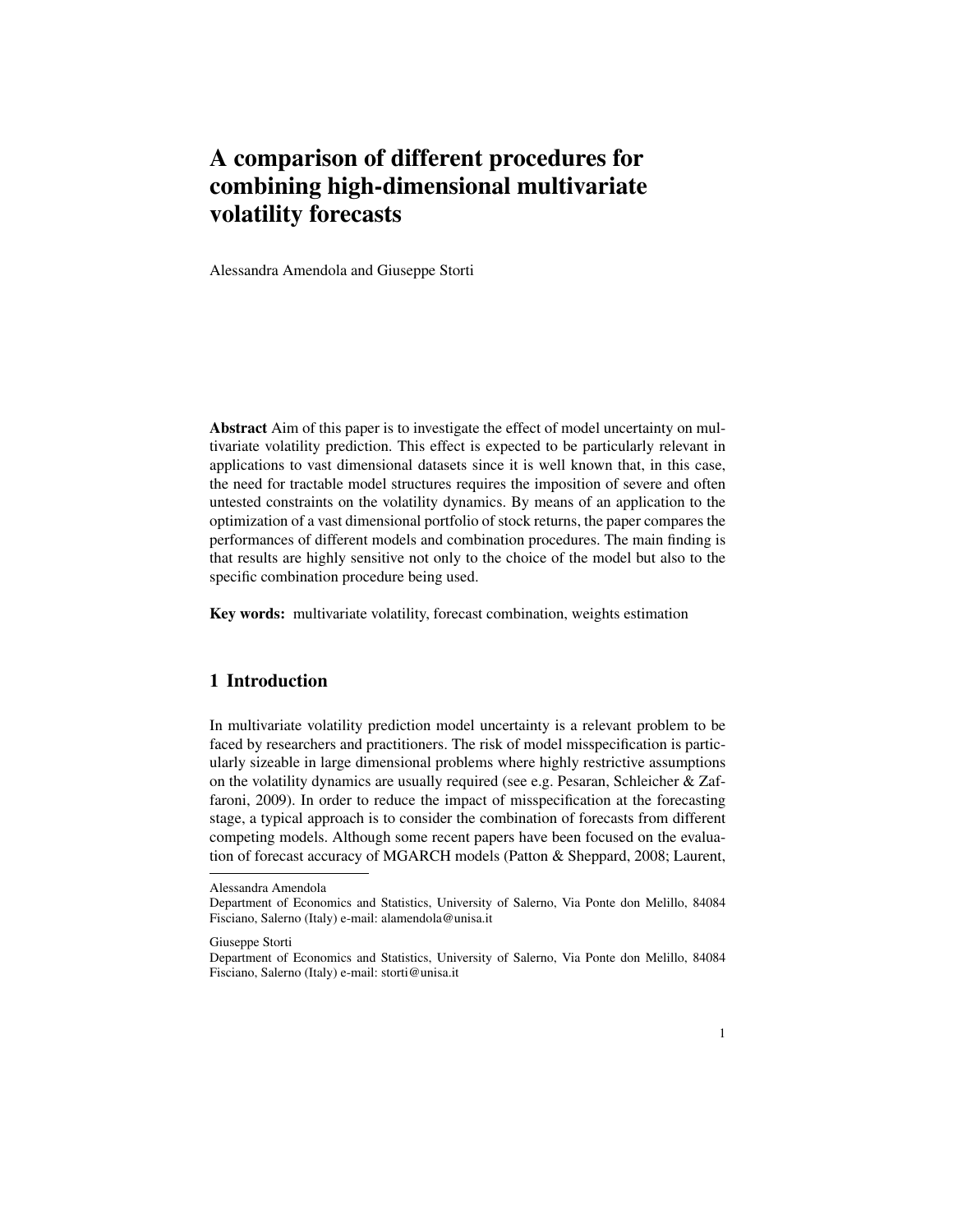Rombouts & Violante, 2011) less attention has been paid to the combination of volatility forecasts from different models as a strategy for improving the predictive accuracy (Amendola & Storti, 2008). Also, it has to be considered that in theory different combination strategies could be implemented but, for a given application, only one must be chosen. A combination strategy is defined by the identification of two different elements: a combination rule, which is a function of the alternative forecasts available, and an estimator of the weights assigned to each model. As a consequence of these choices, an additional source of uncertainty, related to the choice of the combination strategy, is introduced into the analysis.

Aim of this work is to discuss some alternative forecast combination strategies for (possibly HD) multivariate volatility forecasts and compare their empirical performances. Section 2 introduces the reference model used for the analysis while some alternative estimator of the combination weights are discussed in Section 3. The statistical properties of the estimators have been assessed by a Monte Carlo simulation whose results are not presented here but are available upon request. Section 4 concludes illustrating the results of an application to the optimization of a portfolio of stock returns.

## 2 The reference model

The data generating process is assumed to be given by

$$
\mathbf{r}_t = \mathbf{S}_t \mathbf{z}_t \qquad \text{t=1,...,T, T+1,...,T+N}
$$

where T is the end of the in-sample period,  $z_t \stackrel{iid}{\sim} (0, I_k)$  S<sub>t</sub> is any  $(k \times k)$ positive definite (p.d.) matrix such that  $S_t S_t = H_t = Var(r_t|I^{t-1})$ ,  $H_t =$  $C(\mathbf{H}_{1,t}, \ldots, \mathbf{H}_{n,t}; \mathbf{w})$  with  $\mathbf{H}_{j,t}$  being a symmetric p.d.  $(k \times k)$  matrix. In practice  $H_{i,t}$  is a conditional covariance matrix forecast by a given 'candidate model'. The function  $C(.)$  is an appropriately chosen *combination function* and w is a vector of combination parameters. The weights assigned to each candidate model depend on the values of the elements of w but do not necessarily coincide with them. Different combination functions C(.) can in principle be used and there is no *a priori* valid procedure for selecting the optimal function. Among all the possible choices of C(.), the most common is the *linear* combination function

$$
\mathbf{H}_t = w_1 \mathbf{H}_{1,t} + \ldots + w_n \mathbf{H}_{n,t} \qquad w_j \ge 0
$$

where w coincides with the vector of combination weights. The assumption of nonnegative weights is required in order to guarantee the positive definiteness of  $H_t$  but can be too restrictive. Alternatively, in order to get rid of the positivity constraint on the  $w_i$ , two different combination functions can be selected: the *exponential* and *square root* combination function. The exponential combination is defined as

$$
\mathbf{H}_t = \text{Expm} \left[ w_1 \text{Logm}(\mathbf{H}_{1,t}) + \ldots + w_n \text{Logm}(\mathbf{H}_{n,t}) \right]
$$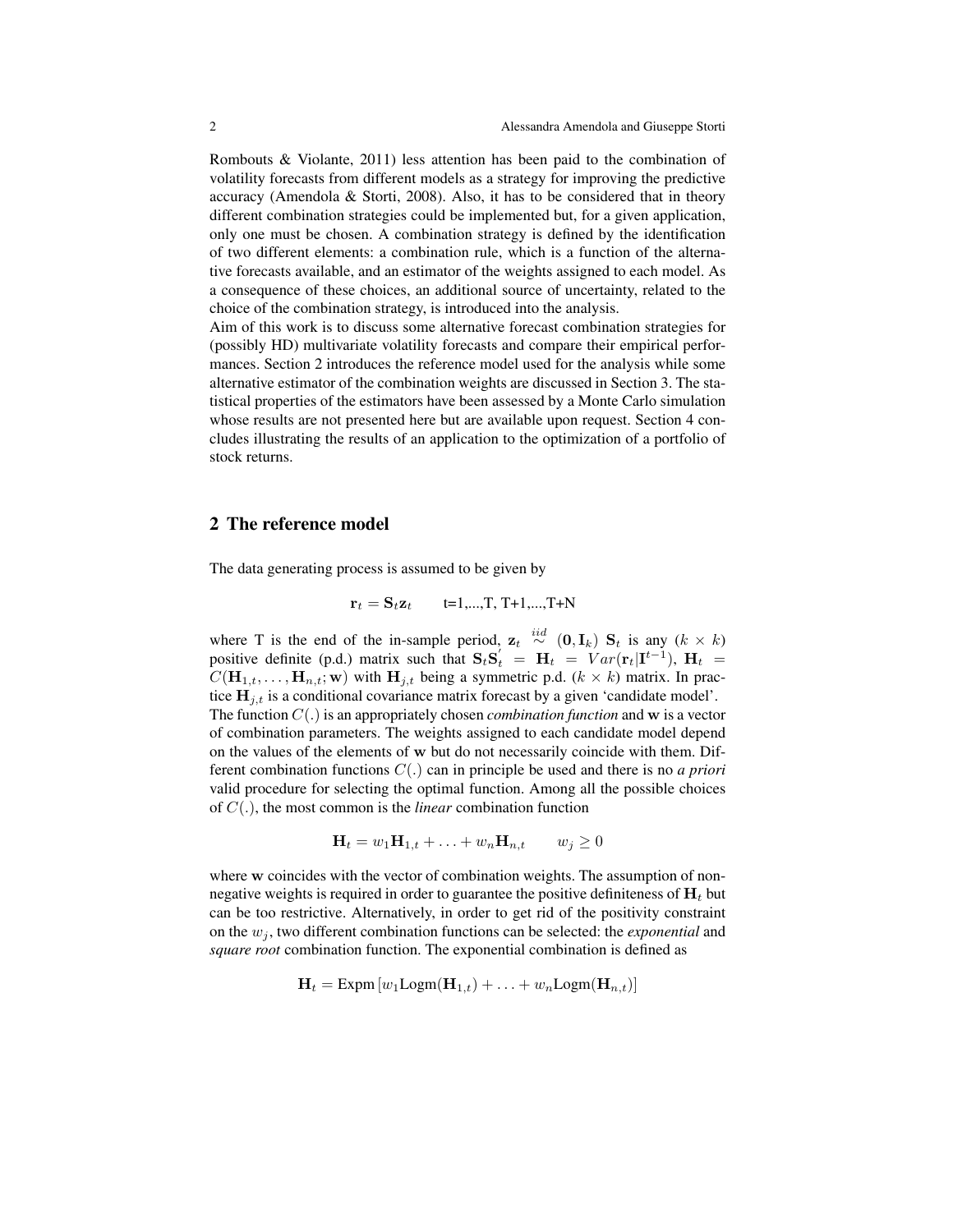where Expm(.) and Logm(.) indicate matrix exponential and logarithm respectively. Differently from the other two functions, the square root combination (for  $S_t$ ) is not directly performed on the  $H_{j,t}$  but on the  $S_{j,t}$ 

$$
\mathbf{S}_t = w_1 \mathbf{S}_{1,t} + \ldots + w_n \mathbf{S}_{n,t}
$$

with  $\mathbf{H}_t = \mathbf{S}_t \mathbf{S}_t'$  and  $\mathbf{H}_{j,t} = \mathbf{S}_{j,t} \mathbf{S}_{j,t}'.$ 

## 3 Weights estimators

For the estimation of the combination parameters we consider three different estimation approaches: Composite Quasi ML (CQML), Composite GMM (CGMM) and 'Pooled' Mincer-Zarnowitz (MZ) regressions. All the estimators considered share the following features: i) do not imply any assumption on the conditional distribution of returns ii) can be applied to large dimensional problems. In the CQML method the estimated  $w_i$  are obtained by performing the following optimization:

$$
\hat{\mathbf{w}} = \underset{\mathbf{w}}{\operatorname{argmax}} \sum_{i \neq j} L(\mathbf{r}^{(ij)} | \mathbf{w}, \mathbf{I}^{N}),
$$

where  $\mathbf{r}_t^{(ij)} = (r_{i,t}, r_{j,t})'$ ,  $\hat{\mathbf{w}} = (\hat{w}_1, \dots, \hat{w}_k)'$  and

$$
L(\mathbf{r}^{(ij)}|\mathbf{w}, \mathbf{I}^{N}) = -0.5 \sum_{h=1}^{N} \log(|\mathbf{H}_{T+h}^{(ij)}|) - 0.5 \sum_{h=1}^{N} \mathbf{r}_{T+h}^{(ij)} \mathbf{H}_{T+h}^{(ij)}(\mathbf{r}_{T+h}^{(ij)})'
$$

is the (bivariate) quasi log-likelihood for the couple of assets (i,j) computed over the prediction period [T+1,T+N].

The CGMM estimator extends the same framework to a GMM setting. The  $\hat{w}_i$  are obtained by performing the following optimization:

$$
\hat{\mathbf{w}} = \underset{\mathbf{w}}{\text{argmin}} \ \sum_{i \neq j} m(\mathbf{r}^{(i,j)}; \mathbf{w})' \boldsymbol{\varOmega}_N^{(i,j)} m(\mathbf{r}^{(i,j)}; \mathbf{w})
$$

 $\mathbf{r}_t^{(i,j)} = (r_{i,t}, r_{j,t}),$  for  $t = T+1, \ldots, T+N$ .  $m(\mathbf{r}^{(i,j)}; \mathbf{w}) = \frac{1}{N} \sum_{t = T+1}^{T+N} \mu(\mathbf{r}_t^{(i,j)}; \mathbf{w})$ and  $\mu(\mathbf{r}_t^{(i,j)}; \mathbf{w})$  is a  $(p \times 1)$  vector of moment conditions  $\boldsymbol{\Omega}_N^{(i,j)}$  is a consistent p. d. estimator of

$$
\mathbf{\Omega}^{(i,j)} = \lim_{N\to\infty} NE(m(\mathbf{r}^{(i,j)};\mathbf{w}^*)m(\mathbf{r}^{(i,j)};\mathbf{w}^*)')
$$

with  $\mathbf{w}^*$  being the solution to the moment conditions i.e.  $E(m(\mathbf{r}^{(i,j)}; \mathbf{w}^*)) = \mathbf{0}$ . Finally, in the 'Pooled' MZ regressions the  $\hat{w}_i$  are the OLS estimates of the parameters of the pooled regression model